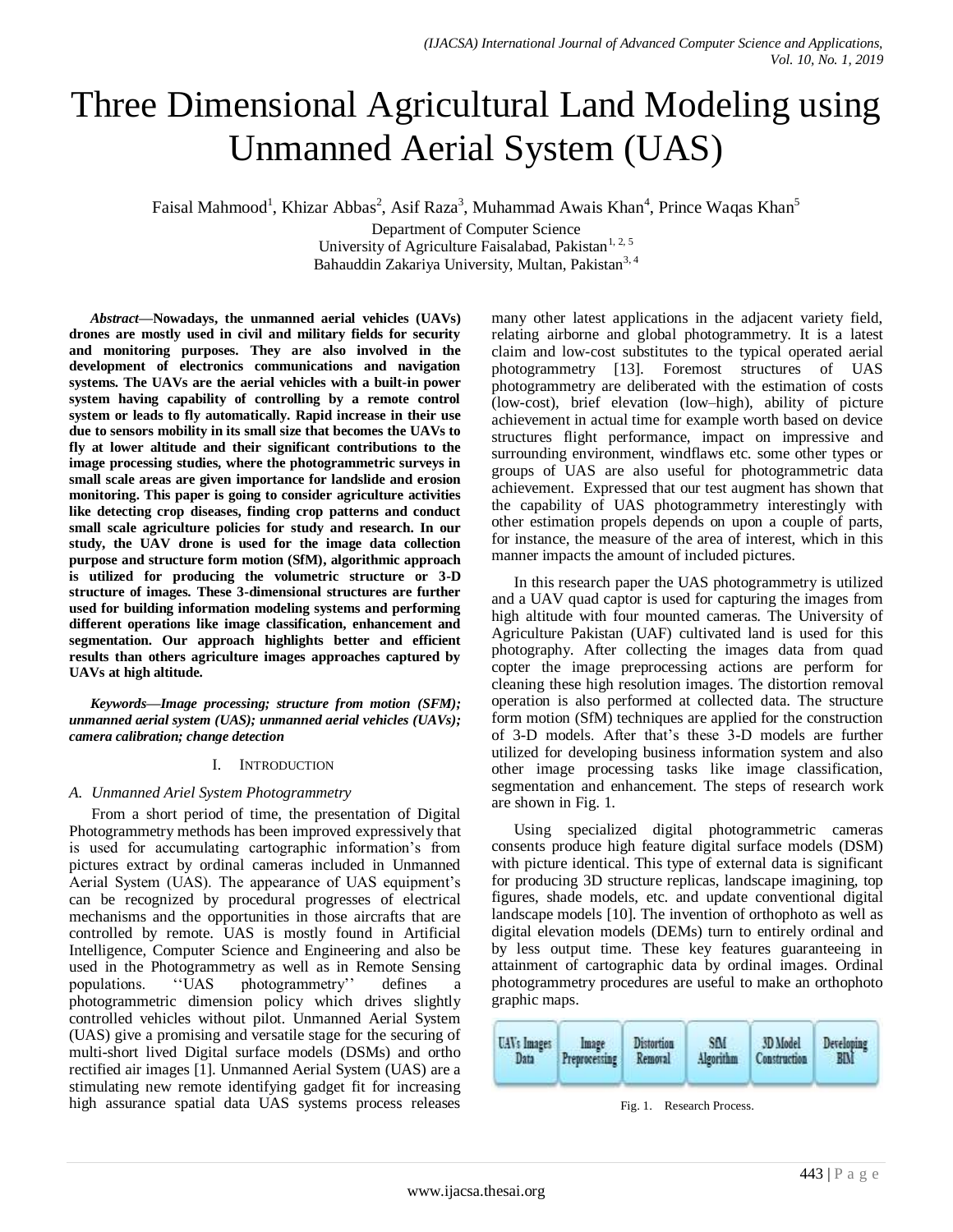# *B. Structure from Motion (SfM)*

Here study, we bang on a developing, less-price photogrammetric technique for better determination topographic reestablishment, perfectly right for low-priced investigation and use in distant regions. SfM functions under the same simple principles for example stereoscopic photogrammetry that is that 3-D arrangement can be determined from a sequence of intersecting, equalizer images (Fig. 1). Though, it varies basically from straight photogrammetry, in that the geometry of the act, camera sites and alignment is resolved mechanically lacking the basic near identify a priori, a system of objectives which have known 3- D locations. In its place, these are resolved instantaneously by a highly terminated, iterative bundle change process, built on a file of types mechanically removed from a regular of many intersecting pictures [15]. As defined below (Fig. 2), the method is best fit to groups of pictures with a great grade of intersection that arrest complete three-D arrangement of the act observed from extensive collection of sites, or as the name proposes, images resultant from an affecting device.

Instead of a single stereo pair, the SfM method wants multiple, overlapping points as input to feature abstraction and 3-D reconstruction systems. Explained the progressions in the remote identifying of fluvial structures have given investigators uncommon points of view on the versatile nature of conduits [2]. An aeronautical perspective is basic to mapping and understanding the stream at an arrangement of spatial scales. This simplicity course of action conveyed high spatial assurance airborne photography and electronic ascent models for a 32-km area of the Middle Fork John Day River in east central Oregon.

This method was established in the 1990s and has its roots in the computer image municipal and the progress of programmed feature-corresponding systems in the earlier time. The method has been promoted over a variety of hazehandling devices, most especially Microsoft Photosynth which uses SfM methods recognized in 2008.These apparatuses can mark straight usage of customer-uploaded and pack found taking pictures to produce the essential treatment of an objective act, and can mechanically produce thin 3-D point clouds from these photosets [4]. The opportunities of SfM perform endless, though, to era, the method has hardly been used inside the geosciences and there occur few measurable calculations of the quality of environment yields resultant from this method [12].



Fig. 2. Structure-from-Motion (SfM) [4].

# *C. Land Modelling in Agriculture*

Agricultural determination planning trainings accepted out through traditional procedures which entire situation, GPS, laser scanners, digital cameras and other tools are being produced and used in as built generally on close-range assessing systems. Even though accuracy is great in this way; workforce, time and cost are aggregate and in the same time, it affects accuracy to become lower most of the time in evaluating of facts which are hard to be achieved to or some facts can't be restrained at all.

UAS Photogrammetry certainly releases many new submissions in the close-range photogrammetry in the geomantic field. Drawing generation by UAS methods is a combined method between earth systems and aerial plot group systems. All assessing tools demanding point gaining are being incorporated into UAS flying at low elevation as unlike from satellites or airplanes. All 3-D data are being executed aerially and carefully without crushed control ideas. The Paper is divided into five sections. In the first section introduction of the paper and main idea is explained. The second section is related to background literature and third section is related to the material and methods. The fourth section is result and discussion and at the last conclusion of the paper is discussed.

# II. BACKGROUND AND LITERATURE REVIEW

SfM counts immense support in the era of basic essential land models from images assembled using unmanned aerial System (UAS). Regardless, the review quality finished in appropriated geomorphological examinations is significantly factor, and satisfactory get ready purposes of intrigue are never given to see totally the explanations behind variability. In both logical examinations, the Monte Carlo approach gave an energetic demonstrate that field effort could by essentially reduced by simply sending about an expansive part of the amount of GCPs, with immaterial effect on the investigation quality. To diminish get ready old rarities and propel confide in SfM-based geomorphological reviews, disseminated results should fuse taking care of unpretentious components which fuse the photo residuals for both tie centers and GCPs, and assurance that these are considered fittingly inside the work procedure [5].

The proposed system is remote identifying has been supporting ancient investigations since the mid twentieth century. Late high-assurance satellites have engaged the quick and dirty observation and mapping over wide domains enhancing the hugeness of remote recognizing strategies. The accuracy of the orthorectified picture was avowed by evaluating the root suggests square goof [14]. The parallel bank like parts of the Tangshan complex were reproduced and their sensible limit prescribed. The straightforwardness of the SfM planning is particularly precious when dealing with CORONA satellite pictures, since it doesn't require the camera parameters, which are frequently unverifiable. The orthophotos gotten from the CORONA satellite pictures were comparatively exact to standard systems. Regardless, the derived shape maps were defiled by spot fuss.

It stated that the paper shows the work on fusing an Advanced Surface Movement Guidance and Control system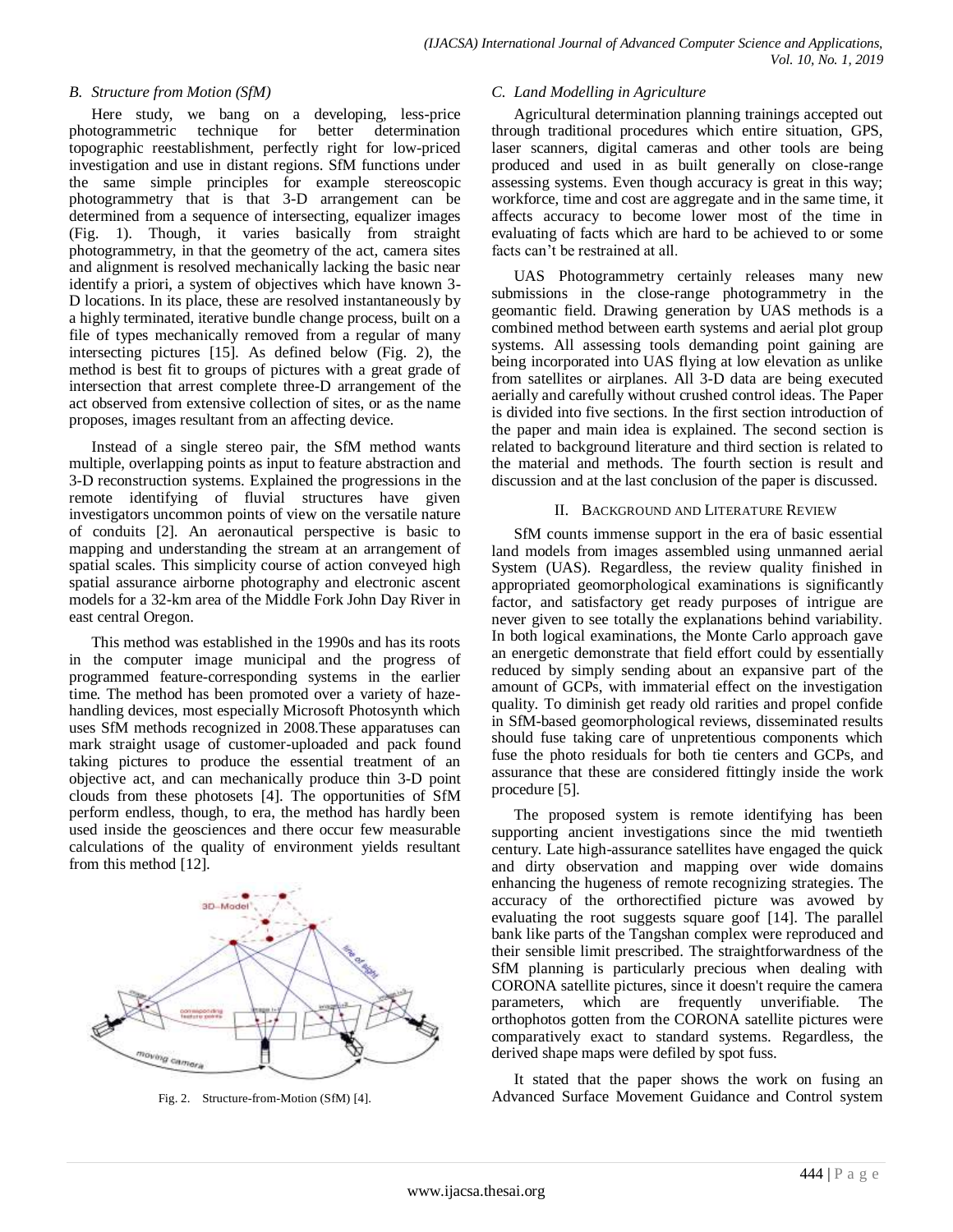with warm imaging based block acknowledgment and advised structure. The fact of the matter is to engage later on UAS to work accommodatingly with watched out for flying machine and enable independent moving of UAS in possessed and complex plane terminal focus focuses. The A-SMGCS system relied upon Frankfurt air terminal guide in Germany, while the warm imaging used to develop the vehicle area figuring were taken at Cranfield plane terminal in UK [11]. The work shown in this paper shortens the hidden test results gotten for working up an Advanced Surface Movement and Obstacle Detection system for unmanned vehicles. The chairman would pre-outline the taxi course, including all the hold centers till the edge of the runway.

They proposed that we offered a solid and modified work handle which can agreement with the way that ultra-light UAS give only by and large off course information about the position and presentation of the got pictures. This confined precision would generally speak to an issue to for ordinary photogrammetric work forms which want a significant measure of physical work to finish comes to fruition. The showed post taking care of make use of later and capable PC vision techniques to beat this issue [6]. This can be astoundingly useful in many arenas, for instance, cultivating, arrive organization, officer benefit, magnanimous guide, mission masterminding, mining, outline, bygone investigation, urban orchestrating, topography, untamed life watching, officer benefit and various others.

This work describe that ancient examinations are benefitting from fresh mechanical enhancements that are showing new recording systems develop essentially as for 3D showing. Innovative mechanized recordings are upgrading key parts of archeological work on, including precision and adequacy. This is the circumstance of a novel philosophy that uses Unmanned Aerial System (UAS) for data obtainment and programming, for instance, Structure from Motion (SfM) to convey volumetric models from photographs. These photorealistic 3D models can be arranged further using Building Information Modeling (BIM) to make outlines, ranges, electronic ascent models, orthophotographs and diverse sorts of pictures profitable for examination and appropriation [3]. Propelled developments are changing the way ancient investigations is practiced by improving a persistently broadening set of recording, efficient and dispersal devices [7]. From among the particular 3D showing techniques, Structure from Motion (SfM) has starting late created as another framework that gives better results and a higher assurance than standard systems, for instance, plan drawing and photogrammetry or a bit of the forefront recording strategies including laser inspecting and LiDAR.

# III. MATERIAL AND METHODOLOGY

In the midst of a singular self-administering photogrammetric flight, the camera, mounted on the UAS stage, can often in gradual countless. The free flight uses the autopilot stack up and PC programming Mission Planner. It uses a ready to manage (e.g., from Google Earth), which is required for planning of the flight, to be particular by indicating destination. It helps controlling self-representing initiating of pictures and self-overseeing take-off and landing. the Quad Copter UAS is a generous, delicacy exertion, low weight UAS plat-shape with foam advancement, a wingspan of 1.8 m and a weight of around 2 kg. Its speed is around 14 m/s. It can fly up to 30 min on low wind conditions. In this way, the most outrageous flight partition is approx. 25 km, considering imperativeness for climbing and landing. The flying stature can be picked in the range from 150 m to 300 m, depending on the required picture assurance.

The UAS arrange course is totally customized, semimanual or manual. Take-off and touching base on level surface is modified or physical. Auto pilot Ardor Pilot Mega (APM) is used for modified course. It relies on upon the Arduino introduced system. The flight organizing program Mission Planner grants clear and brisk bearing of the motorized fly [9].

Starting now indicated, images increased flying UAS stages give supportive information for different applications, for instance, prehistory documentation, urban zone showing and watching, emergency assessment, and what not [8]. The regular required things are thick point fogs, polygonal models, or ortho pictures which are thusly used for mapping, volume computation, evacuating examinations, representation, city showing, framework, and so on.

# *A. Camera Parameter*

The camera calibration is divided within two parts internal camera calibration and external camera calibration. The external camera calibration is done by balancing the sensor position to a specific coordinate system. The internal and external camera calibration is also known as the internal parameters and external parameters of the camera. The camera sensor captures multiple images of the same scene and form the calibration matrix and check that the variation in sample images. In this research work, the internal camera parameters are known and we just concentrate on the extrinsic parameters calibration. For external camera calibration, our suggested technique shows that the conversion between the laser coordinate system to camera system identification. This technique is applied to view plan calibrated structure captured with laser finder and camera. This approach limits the external parameters by fixing the laser point in the plan structure to the calculated plan structure from the camera image.

The working of laser scanner system is based on the specific bar or pointer patterns which are mostly seen by the camera. The camera calibration is very important task for vision based systems like laser scanner systems, etc. The conjunction between the camera and laser scanner estimation is very challenging work for the creation of three dimensional structures. The calibration technique is the best solution for estimating this problem and makes the pointer of the laser more visible. We used laser range finder and camera extrinsic calibration whether the bar or laser pointer are unseen in this area [5]. The method of calibration is used in many sensor areas like robotics, flying drones, etc.

Camera calibration was able using the mat lab software. By means of the color-coded goals (Fig. 3) for programmed extents, focal length c, the principal point x, y and the radial lens alteration factors were projected within a bundle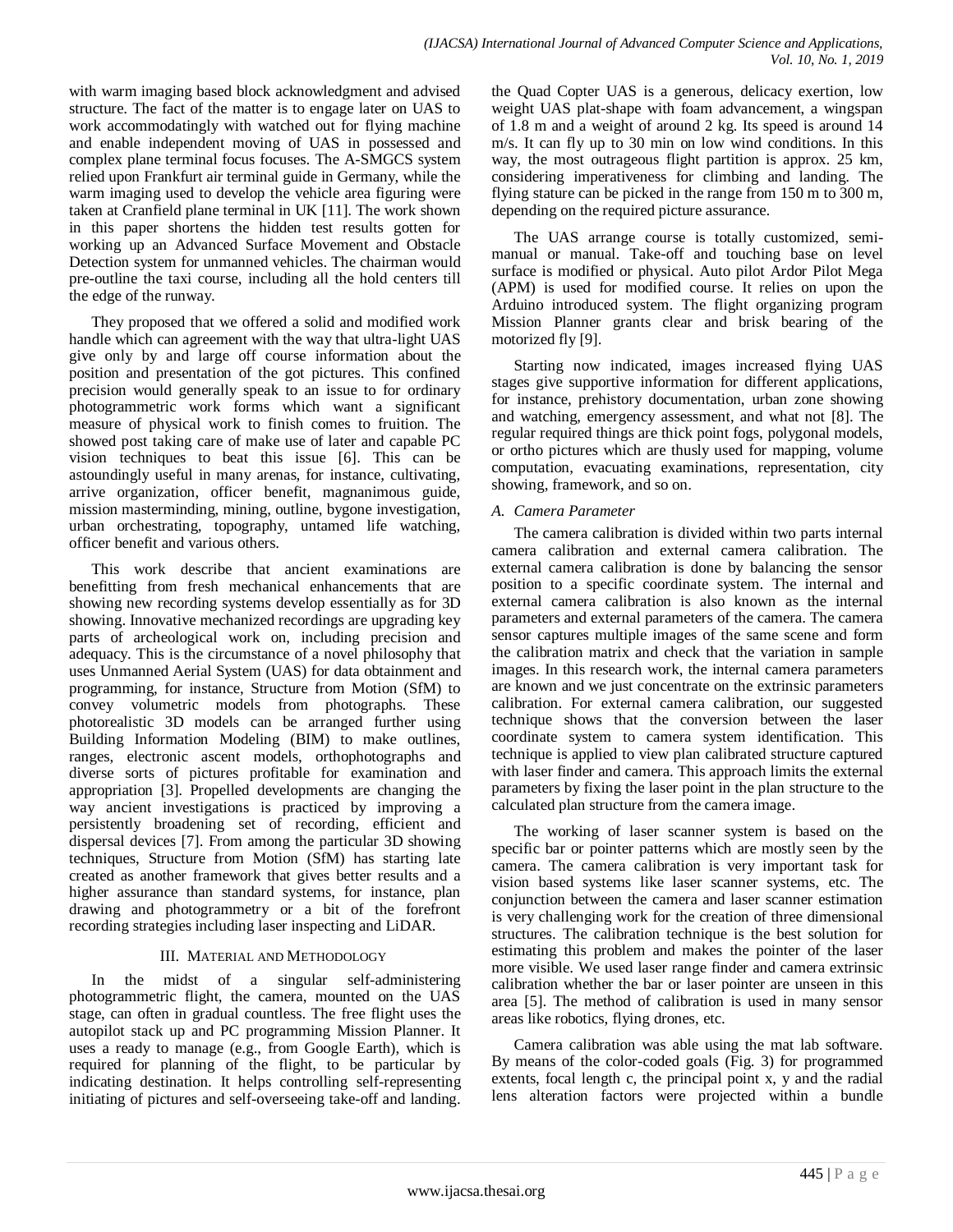correction. More limitations of lens alteration were not important, so they were ignored. This direct way takes about 1 hour containing image achievement and handling. Camera calibration was shown once before the flight, such that likely variations of the factors cannot be evaluate.

*1) Performance w.r.t. the number of checkerboard poses:* In this example we captured the different checker board images from different angels (Fig. 4). The experiment show that if used more pose images provide better accuracy than less images . The high amount of different pose images are utilized show less error in the projected plan.

*2) Intrinsic parameter:* After the experiment, we find the intrinsic parameter of camera that we have used in our image capturing experiment. These parameters are used in the process of structure from motion. Camera calibration app is used for finding these intrinsic and extrinsic parameters of the camera [16] (Table 1).



Fig. 3. Checker Board Image of the Calibration for Finding the Camera Parameter [16].



Fig. 4. Detecting and Rejecting Point from Checkerboard Image [16].

| TABLE I. | INTRINSIC PARAMETERS OF THE CAMERA |
|----------|------------------------------------|
|          |                                    |

| K1                     | 1.18189e-3    |
|------------------------|---------------|
| K <sub>2</sub>         | 1.65561e-5    |
| K3                     | $-1.85267e-6$ |
| $P_X(nm)$              | 0.0593        |
| $P_Y$ (mm)             | $-0.0655$     |
| <b>Pixel Size (mm)</b> | .0032         |

#### IV. RESULTS AND DISCUSSION

In this research work, the agricultural land area and three dimensional images area are briefly explained in this section. The experimental outcomes show that 3D structure gives accurate calculation of the agriculture land area for different shapes and objects. Many of the freeware tools are used for creating 3D structure but these tools are not efficient enough. We used MATLAB software tool for implementing this technique and no one special or costly hardware is required. e.g. the system specification used in this research 64 bit system, 2.5 GHz, RAM 8 GB with 512 GPU and processing time 5 to 45 h with 800 images of high resolution.

*1) Structure from motion for two views*: Structure from motion (SfM) is the process of estimating the 3-D structure of a scene from a set of 2-D images. This example shows you how to estimate the poses of a calibrated camera from two images, reconstruct the 3-D structure of the scene up to an unknown scale factor, and then recover the actual scale factor by detecting an object of a known size. This work shows how to reconstruct a 3-D scene from a pair 2-D images taken with a camera calibrated using the [Camera Calibrator app.](matlab:helpview(fullfile(docroot,) The algorithm consists of the following steps:

*a)* Match a sparse of points between the two images there are multiple ways of finding point correspondence between two images. This example detects corners in the first image using the detect MinEigenFeatures function, and tracks them into the second image using vision.PointTracker. Alternatively, we can extract Features followed by matchFeatures.

*b*) Estimate the fundamental matrix using estimateFundamentalMatrix.

*c)* Compute the motion of the camera using the cameraPose function.

*d)* Match a dense set of points between the two images. Re-detect the point using detect MinEigenFeatures with a reduced 'MinQuality' to get more points. Then track the dense points into the second image using vision.PointTracker.

*e)* Determine the 3-D locations of the matched points using triangulate.

*f)* Detect an object of a known size. In this scene there is a globe, whose radius is known to be 10cm. Use pcfitsphere to find the globe in the point cloud.

*g)* Recover the actual scale, resulting in a metric reconstruction.

*2) Read a pair of image*: First, Load a pair of images into the workspace. These images taken from the University of Agriculture Faisalabad UAF, Pakistan agricultural land with quad copter. In this time, these images are loaded in MATLAB workspace in original form (Fig. 5).

*3) Undistorted image*: In this step, we removed the distortion from the image, the advantage is that the image becomes clear and it is easy to find the tracking point in the given image Undistorted image shown in Fig. 6.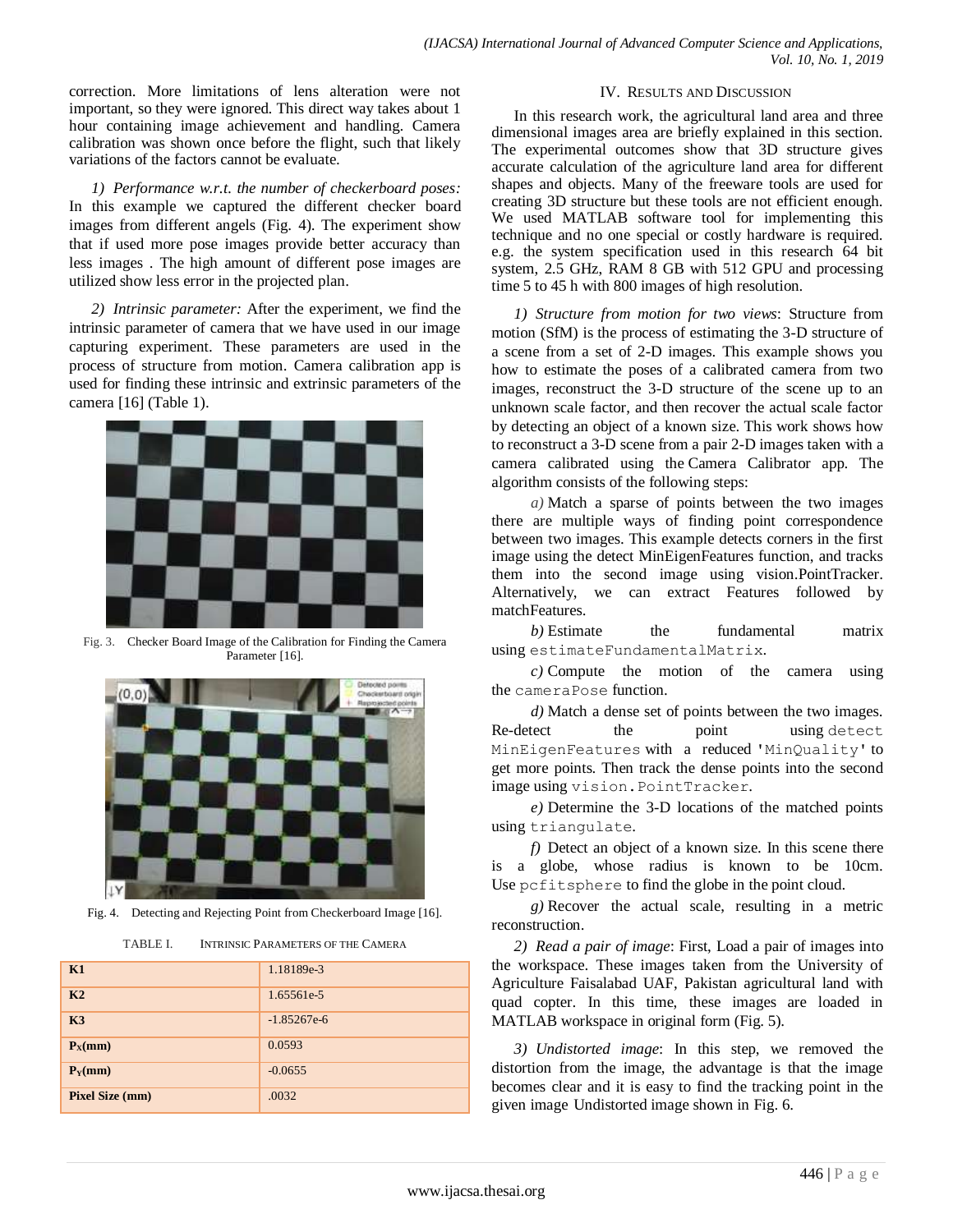

Fig. 5. Load Image Into Matlab (Sample Image Taken fom UAF Agriculture Land Site) [17].



Fig. 6. Undistorted Images of Agricultural Land.

*4) Track the corner point*: Track out the strongest croner point from both images. These point helps to make the 3-D model. These are shown in Fig. 7 and 8.

*5) Tracking feature:* Match a dense set of points between the two images. Re-detect the point using detectMinEigenFeatures with a reduced 'MinQuality' to get more points. Then track the dense points into the second image using vision.PointTracker. Tracking feature show in the Fig. 9.



Fig. 7. Strongest 300 Corner Points from Image-1



Fig. 8. Strongest 300 Corner Points from Image-2.



Fig. 9. Tracking Points of Both Images.

*6) Epipolar inliner:* Epipolar geometry is the geometry of [stereo vision.](https://en.wikipedia.org/wiki/Stereo_vision#Computer_stereo_vision) When two cameras view a 3D scene from two distinct positions, there are a number of geometric relations between the 3D points and their projections onto the 2D images that lead to constraints between the image points. These relations are derived based on the assumption that the cameras can be approximated by the [pinhole camera model.](https://en.wikipedia.org/wiki/Pinhole_camera_model) Track out the Epipolar inliner of image. These are shown in Fig. 10.



Fig. 10. Epipolar Inliner.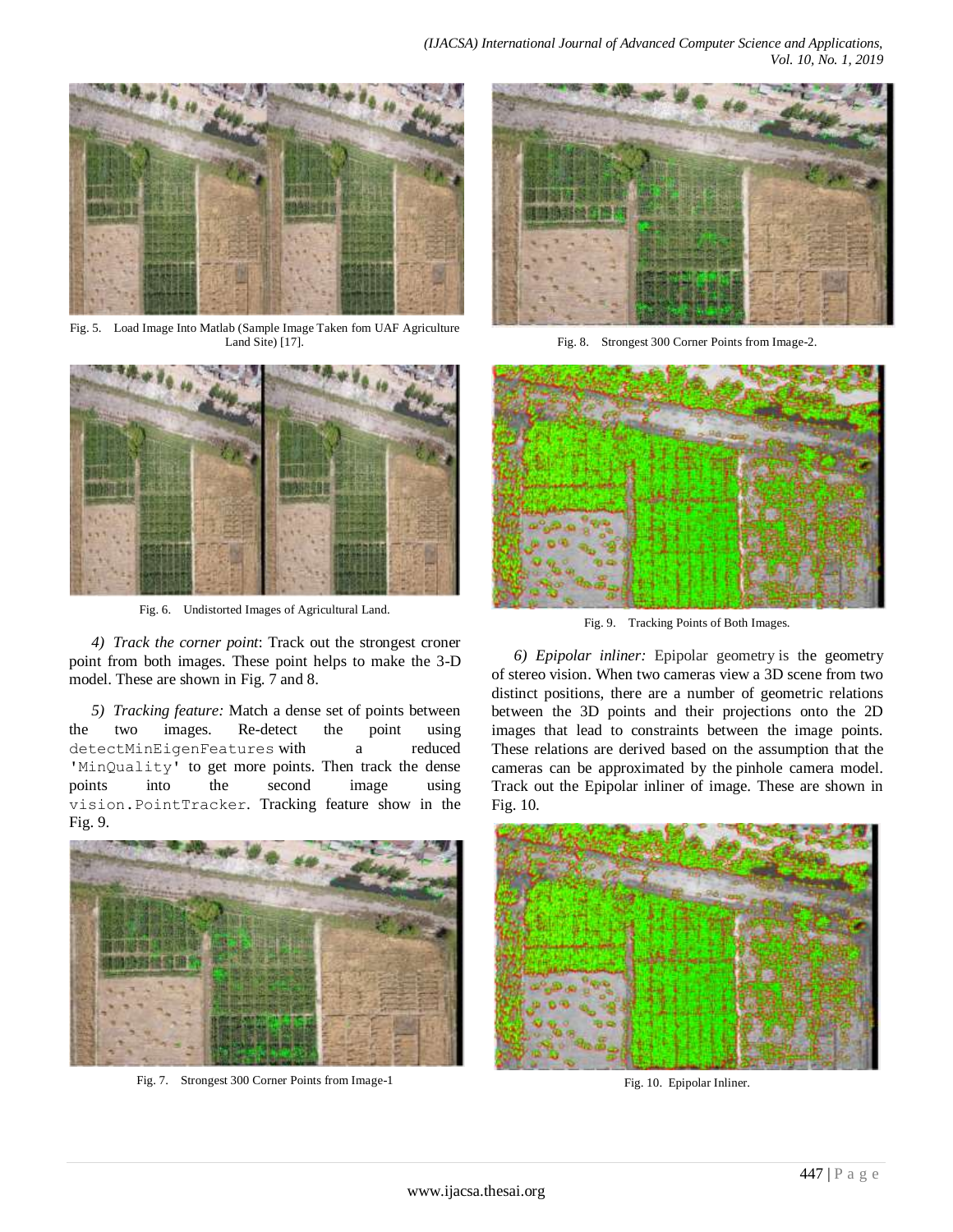*7) Up to scale reconstruction of the scene:* For the locations and orientations of the camera we make 3-D point cloud using pcshow function of MATLAB. Fig. 11 shows the 3-D point cloud.

*8) Metric reconstruction of the scene:* For Recovering the actual scale, resulting we made metric reconstruction. We can now determine the coordinates of the 3-D points in centimeters. Fig. 12 shows the metric reconstruction graph.



Fig. 11. 3-D Point Cloud.

![](_page_5_Figure_5.jpeg)

Fig. 12. Metric Reconstruction Graph.

# V. CONCLUSION AND FUTURE WORK

This paper presented a quantifiable assessment of UAS based on Structure from Motion (SfM) photogrammetry for land modeling. This showed that the UAS based land modeling and vision related approaches are suitable for capturing high resolution images at very low cost. The SfM method gave significant advantages over traditional digital photogrammetric methods. The SfM technique prevent the need of primary processing of the image like manual system testification, resolving the 3-D camera pose and samples geometric problems by using the automated algorithm for camera scene estimation. The primary results of the SfM within specific time period is drawn at related coordinate system. In this system more concentration is given for creating GCP network which provides the facilitation of transferring the absolute coordinate system data into the matric data. In this research data is collected from agriculture land with quad captor and without doing any preprocessing operation at images data. We used the SfM techniques for constructing three dimensional structures of multiple scenes. The experimental result shows that this method of construction three dimensional models is efficient and effective than other traditional approaches for agriculture land modeling. The method of UAVs photogrammetry data collection is most effective and financially suitable approach than traditional photogrammetric techniques especially in remote sensing and capturing high resolution data from high altitude. In future we extend our work by detect the diseases in agriculture crops, detecting crops patterns, and manage the all agriculture activates automatically with UAVs quad captors , flying drones , security drone by using machine learning algorithms.

#### **REFERENCES**

- [1] Anders, N., Masselink, R., Keesstra, S., & Suomalainen, J. (2013). High-res digital surface modeling using fixed-wing UAV-based photogrammetry. Proceedings of the Geomorphometry, Nanjing, China, 16-20.
- [2] Dietrich, J. T. (2016). Riverscape mapping with helicopter-based Structure-from-Motion photogrammetry. Geomorphology, 252, 144- 157.
- [3] Guarnieri, A., Vettore, A., Pirotti, F., Menenti, M., & Marani, M. (2009). Retrieval of small-relief marsh morphology from Terrestrial Laser Scanner, optimal spatial filtering, and laser return intensity. Geomorphology, 113(1-2), 12-20.
- [4] James, M. R., Robson, S., d'Oleire-Oltmanns, S., & Niethammer, U. (2017). Optimising UAV topographic surveys processed with structurefrom-motion: Ground control quality, quantity and bundle adjustment. Geomorphology, 280, 51-66.
- [5] Kanatani, K., & Matsunaga, C. (2013). Computing internally constrained motion of 3-D sensor data for motion interpretation. Pattern Recognition, 46(6), 1700-1709.
- [6] Küng, O., Strecha, C., Beyeler, A., Zufferey, J. C., Floreano, D., Fua, P., & Gervaix, F. (2011). The accuracy of automatic photogrammetric techniques on ultra-light UAV imagery. In UAV-g 2011-Unmanned Aerial Vehicle in Geomatics (No. EPFL-CONF-168806).
- [7] López, J. B., Jiménez, G. A., Romero, M. S., García, E. A., Martín, S. F., Medina, A. L., & Guerrero, J. E. (2016). 3D modelling in archaeology: The application of Structure from Motion methods to the study of the megalithic necropolis of Panoria (Granada, Spain). Journal of Archaeological Science: Reports, 10, 495-506.
- [8] Remondino, F., Barazzetti, L., Nex, F., Scaioni, M., & Sarazzi, D. (2011). UAV photogrammetry for mapping and 3d modeling–current status and future perspectives. International Archives of the Photogrammetry, Remote Sensing and Spatial Information Sciences, 38(1), C22.
- [9] Ruzgienė, B., Berteška, T., Gečyte, S., Jakubauskienė, E., & Aksamitauskas, V. Č. (2015). The surface modelling based on UAV Photogrammetry and qualitative estimation. Measurement, 73, 619-627.
- [10] Sauerbier, M., Siegrist, E., Eisenbeiss, H., & Demir, N. (2011). The practical application of UAV-based photogrammetry under economic aspects. International Archives of the Photogrammetry, Remote Sensing and Spatial Information Sciences, 38(1), 45-50.
- [11] Savvaris, A., Melega, M., & Tsourdos, A. (2015). Advanced Surface Movement and Obstacle Detection Using Thermal Camera for UAVs. IFAC-PapersOnLine, 48(9), 43-48.